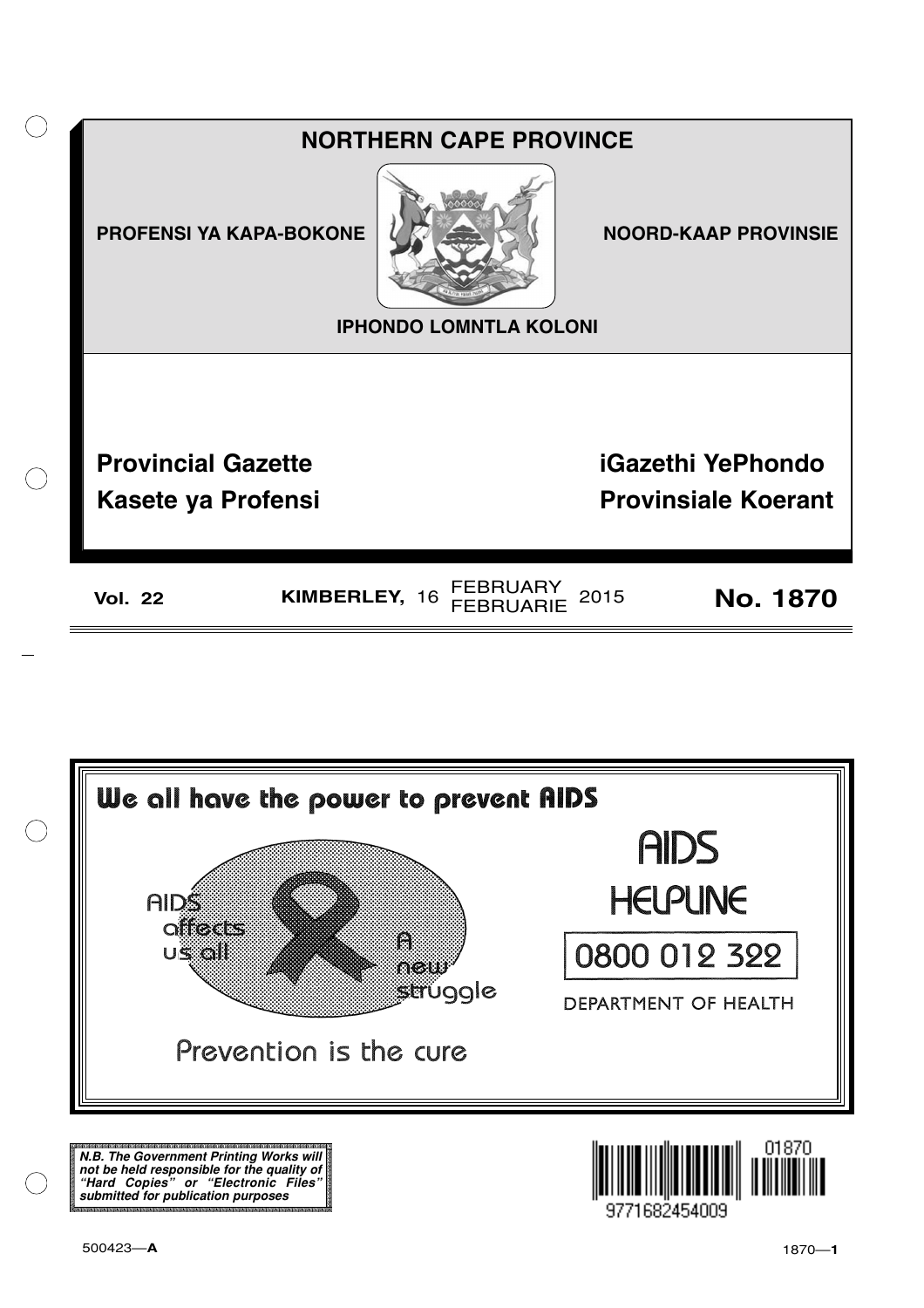#### **IMPORTANT NOTICE**

**The Government Printing Works will not be held responsible for faxed documents not received due to errors on the fax machine or faxes received which are unclear or incomplete. Please be advised that an "OK" slip, received from a fax machine, will not be accepted as proof that documents were received by the GPW for printing. If documents are faxed to the GPW it will be the sender's responsibility to phone and confirm that the documents were received in good order.**

**Furthermore the Government Printing Works will also not be held responsible for cancellations and amendments which have not been done on original documents received from clients.**

| <b>CONTENTS • INHOUD</b> |                                                                                                                    |             |                |  |  |  |
|--------------------------|--------------------------------------------------------------------------------------------------------------------|-------------|----------------|--|--|--|
| No.                      |                                                                                                                    | Page<br>No. | Gazette<br>No. |  |  |  |
|                          | <b>OFFICIAL NOTICE</b>                                                                                             |             |                |  |  |  |
|                          | Provincial Treasury: Publication of the Northern Cape Municipal Consolidated Statement: 2nd quarter ended          | З           | 1870           |  |  |  |
|                          | <b>GENERAL NOTICES</b>                                                                                             |             |                |  |  |  |
|                          | Local Government: Municipal Property Rates Act (6/2004): Valuation roll for the period 1 July 2013 to 30 June 2017 | 4           | 1870           |  |  |  |
| 8                        |                                                                                                                    | 5           | 1870           |  |  |  |
| 8                        |                                                                                                                    | 5           | 1870           |  |  |  |
| 9                        |                                                                                                                    | 6           | 1870           |  |  |  |
| 9                        |                                                                                                                    | 6           | 1870           |  |  |  |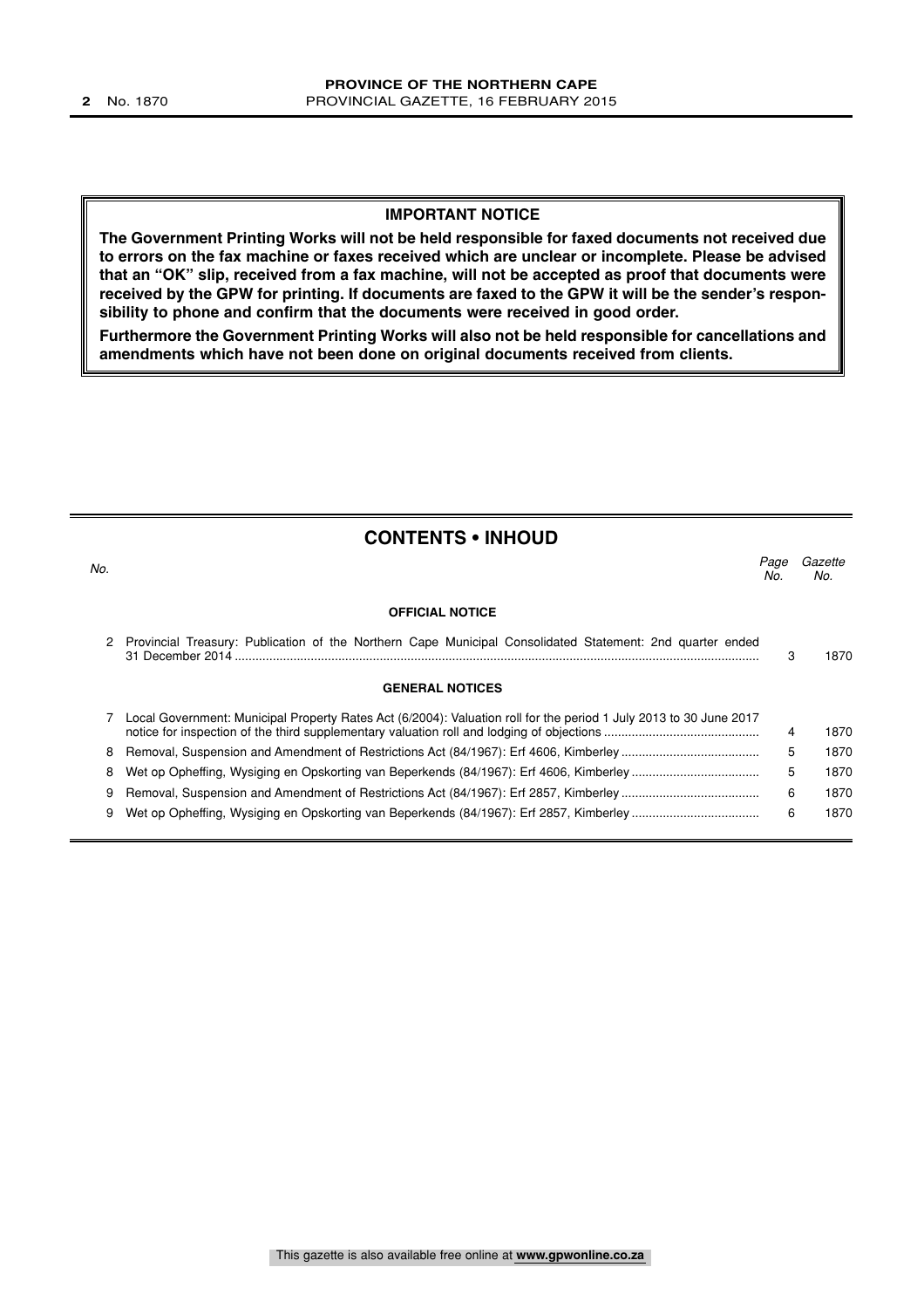# **OFFICIAL NOTICE**

# **OFFICIAL NOTICE 2 OF 2015**

# PROVINCIAL TREASURY

### PUBLICATION OF THE NORTHERN CAPE MUNICIPAL CONSOLIDATED STATEMENT: 2<sup>nd</sup> QUARTER ENDED 31 DECEMBER 2014

The consolidated municipal performance report of the Northern Cape for the period ended 31 December 2014 can be accessed on the departmental webside at www.ncpt.qov.za/documents/northern cape municipal finance consolidated reports.

J Block, MPL MEC for Finance, Economic Development and Tourism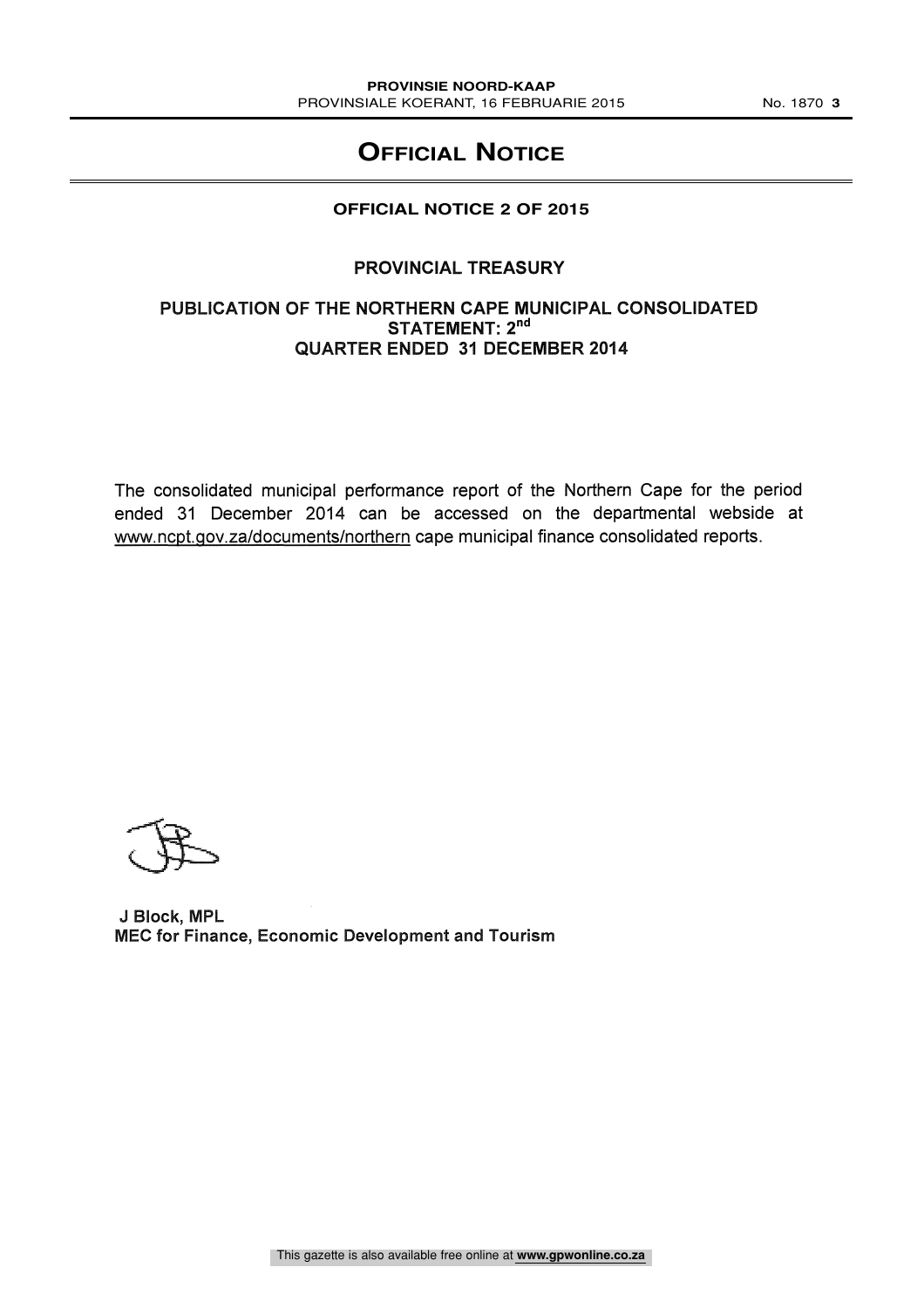# GENERAL NOTICES

#### **NOTICE 7 OF 2015**

Gen 7/2015

#### THEMBELIHLE MUNICIPALITY VALUATION ROLL FOR THE PERIOD 1 JULY 2013 TO 30 JUNE 2017 NOTICE FOR INSPECTION OF THE THIRD SUPPLEMENTARY VALUATION ROLLAND LODGING OF OBJECTIONS

Notice is hereby given in terms of Section 49 (1)(a)(i) of the Local Government: Municipal Property Rates Act, 2004 (Act No. 6 of 2004), hereinafter referred to as the "Act", that the valuation roll for the Financial Years 01 July 2015 to 30 June 2019 is open for public inspection at the Municipal Offices listed below, on Mondays to Fridays, during office hours 07:30 to 16:30 from 17 February to 20 March 2015.

#### In addition the valuation roll is available at website: www.thembelihlemunicipality.gov.za

An invitation is hereby made in terms of Section 49(1)(a)(ii) of the Act that any owner of property or other person who so desires should lodge an objection with the municipal manager in respect of any matter reflected in, or omitted from, the valuation roll within the above-mentioned period. Attention is specifically drawn to the fact that in terms of section 50(2) of the Act an objection must be in relation to a specific individual property and not against the valuation roll as such. The form for the lodging of an objection is obtainable from the listed Municipal Offices.

The completed objection forms must be returned by hand to Thembelihle Municipality, Private Bag X3, HOPETOWN, 8750. No form of electronic submission will be accepted. CLOSING DATE FOR OBJECTIONS IS 16:30 ON MONDAY 23 March 2014. No late objections will be accepted.

Addresses for the listed Municipal Offices:

| <b>Thembelihle Municipality</b> | Strydenburg Office |
|---------------------------------|--------------------|
| Church Street                   | Liebenberg Street  |
| HOPETOWN                        | STRYDENBURG        |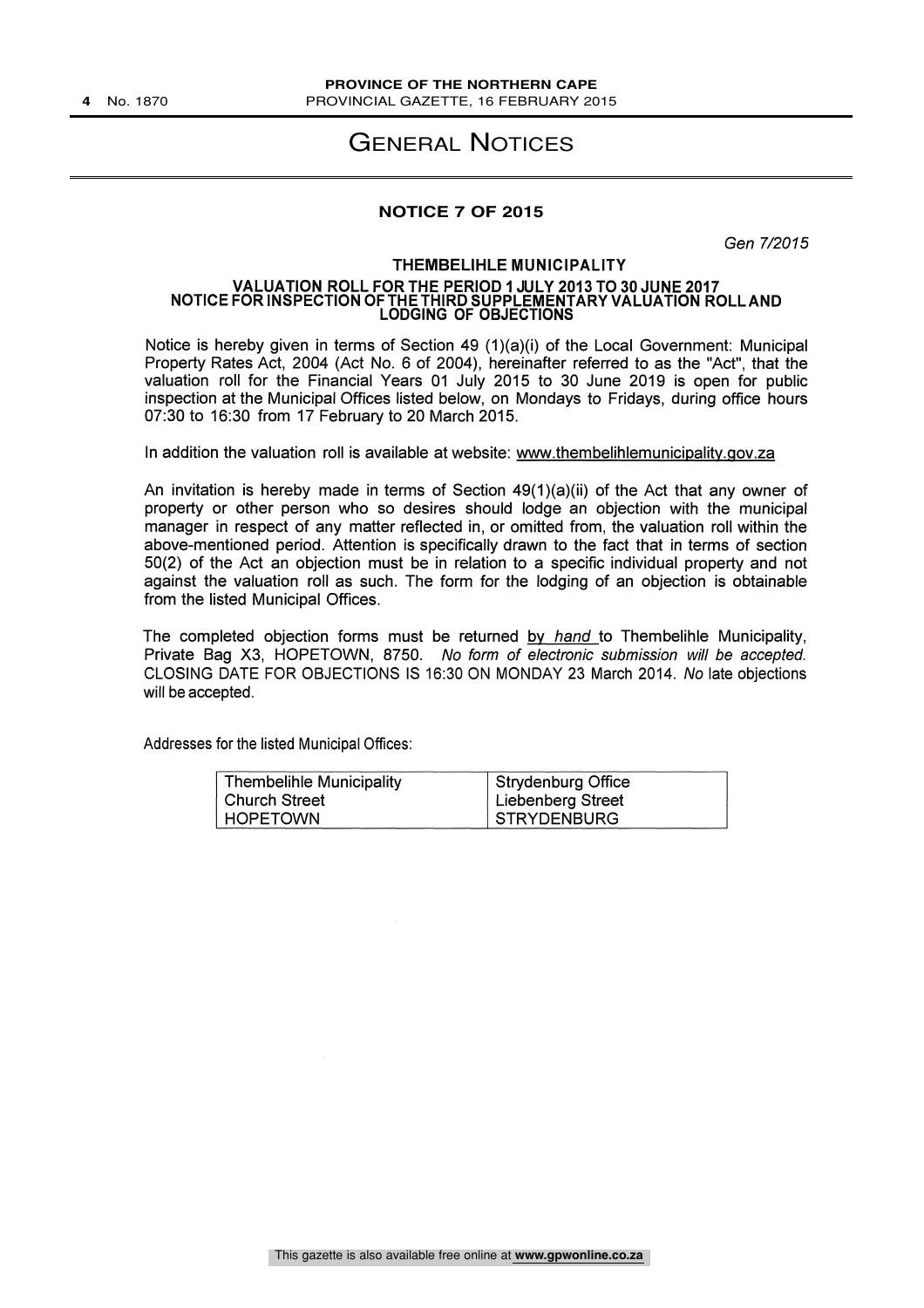## **NOTICE 8 OF 2015**

#### PROPOSED REMOVAL OF RESTRICTIVE TITLE CONDITIONS I.R.O ERF 4606,

#### KIMBERLEY, 12 JACOBSON AVENUE, HADISON PARK.

NOTICE is hereby given in terms of Section 4 of the Removal, Suspension and Amendment of Restrictions Act, 1967 (Act 84/1967) read with Chapter VII of the Northern Cape Planning and Development Act, 1998, Act 7 of 1998 that the MEC for Co Operative Governance Human Settlements & Traditional Affairs has, with effect from 30 July 2014, approved the Removal of Restrictive title Section C (6) (b to d) as enumerated on Title Deed No T1099/2011 Erf 4606, Kimberley, (12 Jacobson avenue), Hadison Park, be removed. 17081044551

> N Tyabashe-Kesiamang E.D. Strategy, Economic Development and Planning

Civic Offices / Stadskantore **KIMBERLEY** 16 February 2015

## t**KENNISGEWING 8 VAN 2015**

Alg 8/2014

CE 11/2015

A9112

# SOL PLAATJE MUNICIPALITY / MUNISIPALITEIT

#### VOORGESTELDE OPHEFFING VAN BEPERKENDE TITEL VOORWAARDES T.O.V ERF

#### 4606, KIMBERLEY, JACOBSONLAAN. 12, HADISON PARK.

Hiermee word ooreenkomstig die bepalings van artikel 4 van die Wet op Opheffing, Wysiging en Opskorting van Beperkends, 1967 (Wet 84 /1967) saamgelees met Hoofstuk VII van die Noord-Kaapse Wet op Ontwikkeling en Beplanning, 1998 (Wet 7 van 1998). bekendgemaak dat die LUR vir Samewerkende Regering, Menslike Nedersettings en Tradisionele Sake met ingang van 11 Desember 2014 goedgekeur het dat die beperkende voorwaardes C (6) (b tot d) soos per Titel Akte T1099/2011 (Erf 4606) Kimberley, Jacobsonlaan,, Hadison Park, opgehef word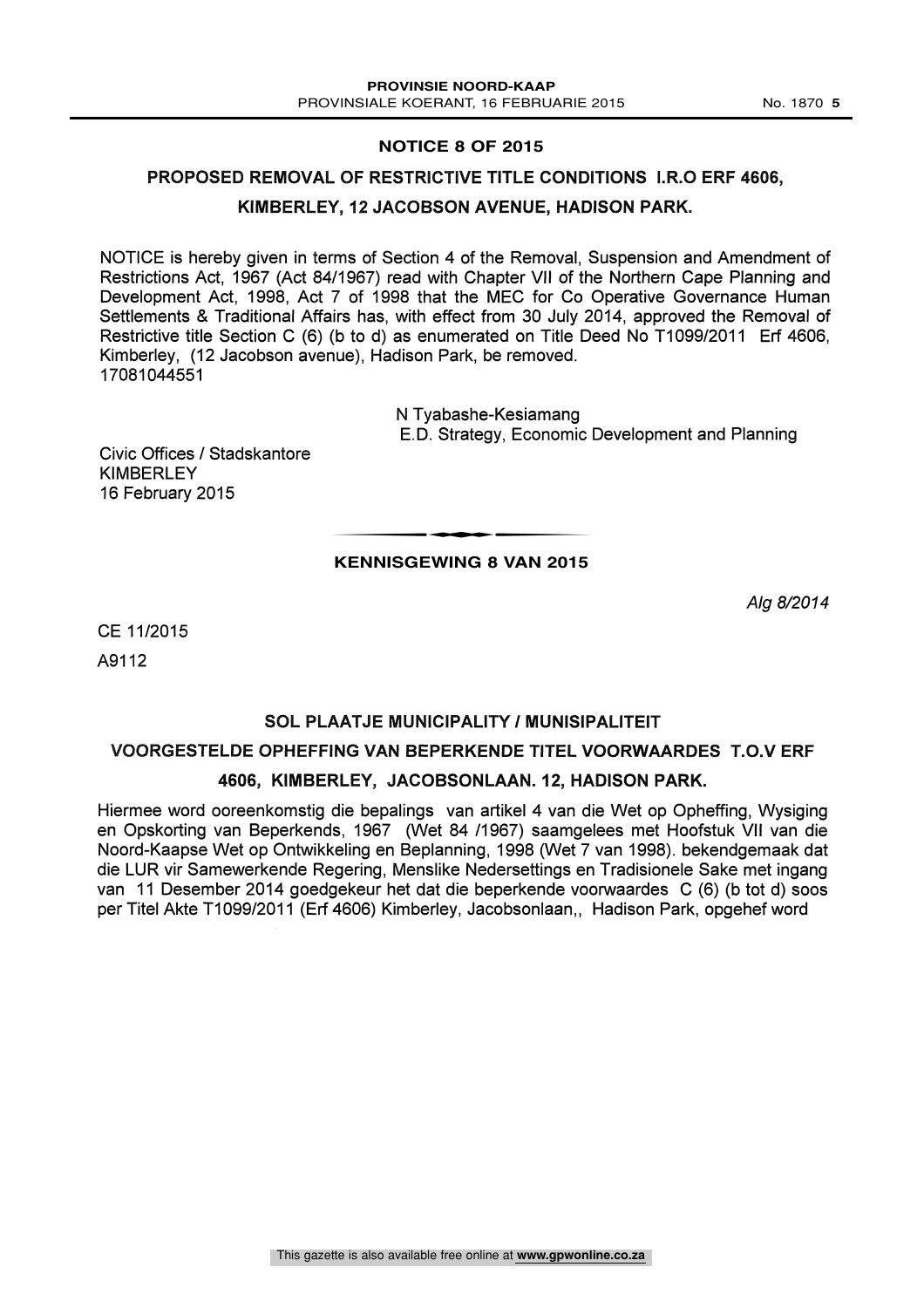#### **NOTICE 9 OF 2015**

## PROPOSED REMOVAL OF RESTRICTIVE TITLE CONDITIONS I.R.O ERF 2857,

#### KIMBERLEY, 33 LONG STREET, ALBERTYNSHOF.

NOTICE is hereby given in terms of Section 4 of the Removal, Suspension and Amendment of Restrictions Act, 1967 (Act 84/1967) read with Chapter VII of the Northern Cape Planning and Development Act, 1998, Act 7 of 1998 that the MEC for Co Operative Governance Human Settlements & Traditional Affairs, with effect from 11 December 2014, approved the Removal of Restrictive title Section D (V) (VI) (b) to (d) as enumerated on Title Deed No T3833/2006 Erf 2857, Kimberley, (33 Long street), Albertynshof, be removed.

> N Tyabashe-Kesiamang E.D. Strategy, Economic Development and Planning

Civic Offices / Stadskantore KIMBERLEY 16 February 2015

#### t**KENNISGEWING 9 VAN 2015**

Alg 9/2015

CE 10/2015 A9111

# SOL PLAATJE MUNICIPALITY / MUNISIPALITEIT VOORGESTELDE OPHEFFING VAN BEPERKENDE TITEL VOORWAARDES T.O.V ERF 2857, KIMBERLEY, LONGSTRAAT 33, ALBERTYNSHOF

Hiermee word ooreenkomstig die bepalings van artikel 4 van die Wet op Opheffing, Wysiging en Opskorting van Beperkends, 1967 (Wet 84 /1967) saamgelees met Hoofstuk VII van die Noord-Kaapse Wet op Ontwikkeling en Beplanning, 1998 (Wet 7 van 1998). bekendgemaak dat die LUR vir Samewerkende Regering, Menslike Nedersettings en Tradisionele Sake met ingang van 11 Desember 2014 goedgekeur het dat die beperkende voorwaardes D (V) (VI) (b) tot (d) soos per Titel Akte T3833/2006 (Erf 2857) Kimberley, Longstraat, Albertynshof, opgehef word